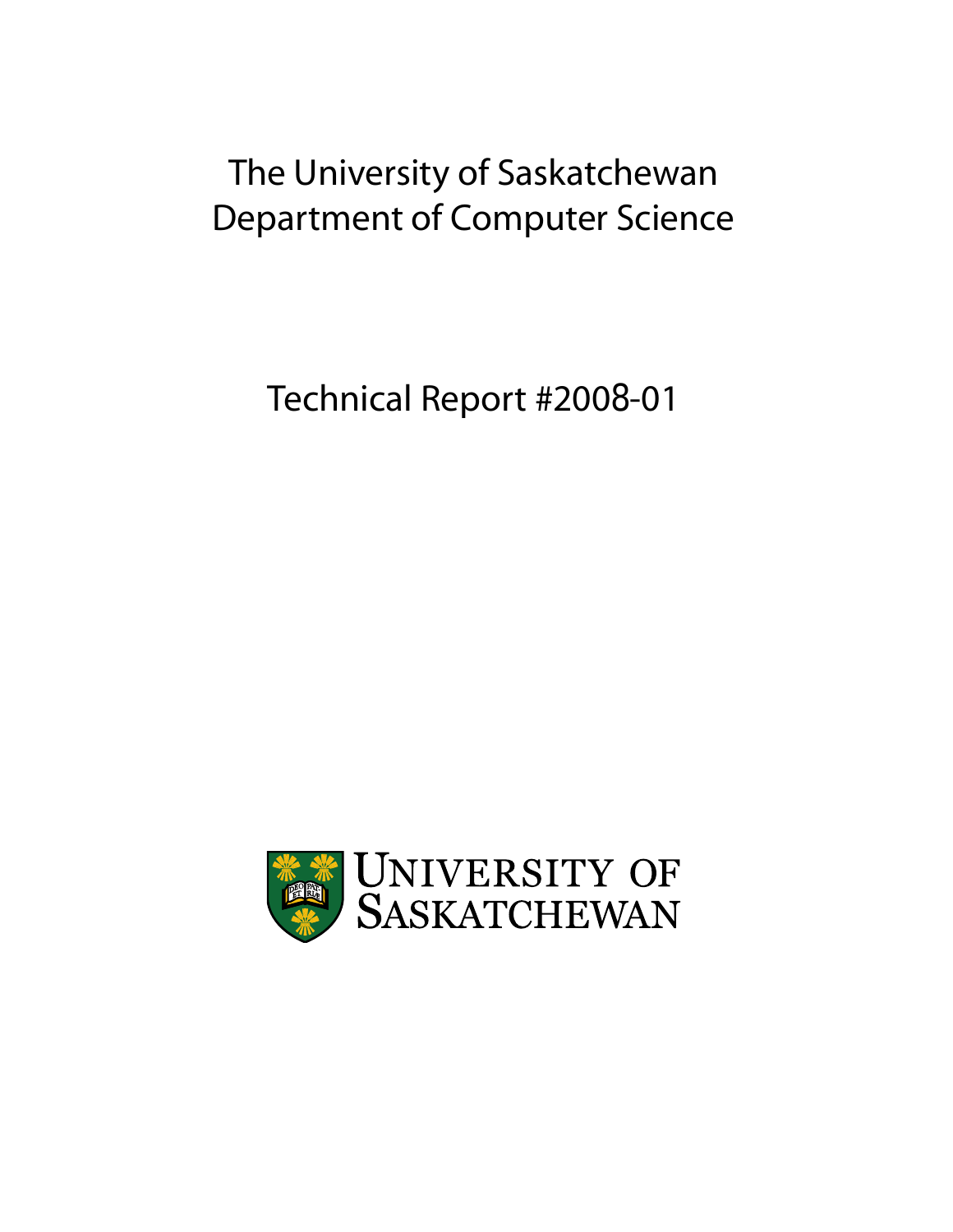# INTERACTION WITH 2D APPLICATIONS ON LARGE AND SMALL DISPLAYS

#### **James R. Wallace**

University of Waterloo Waterloo, ON, Canada jrwallac@uwaterloo.ca

**Regan L. Mandryk** University of Saskatchewan Saskatoon, SK, Canada regan@cs.usask.ca

#### **Kori M. Inkpen**

Microsoft Research Redmond, WA, USA kori@microsoft.com

## ABSTRACT

This paper presents two studies conducted to eliminate possible confounds in previous work (Wallace, Mandryk and Inkpen, 2008). The first evaluates interaction with 2D applications on near and far displays based on performance, perceived workload and subjective measures. A constant field of view and resolution is maintained throughout the evaluation in order to focus purely on the impact of distance on interaction. No difference in performance is found, however participants noted that they felt more rushed in the small display configuration. In the second study, the effect of binding type (static or dynamic) on the time taken to transition between local and remote displays was studied. Our results suggest that binding type does not significantly impact the ability of users to transition between displays.

## INTRODUCTION

The growing affordabilit**y** and availability of large displays has provided an incentive for researchers to investigate their most appropriate uses. In combination with ever-growing network bandwidth and increasingly mobile devices, large displays are providing a fertile ground for multidisplay research; the devices are available, the only question is what are they best used for?

While previous research has demonstrated benefits of large, distant displays for spatial tasks, particularly in 3D (Tan, Gergle, Scupelli, & Pausch, 2004), many standard computer applications require standard mouse and keyboard interactions in 2D. Since these 2D office tasks make up a considerable component of day-to-day work performed on computers, it is important to understand how basic factors such as display size can influence a users' performance.

The designers of future multi-display interfaces will need to understand the consequences of moving an application's content to alternate displays – factors such as display size, application, number of users, input method and available hardware may all affect what the "correct" choice is (Hawkey, Kellar, Reilly, Whalen, & Inkpen, 2005). Furthermore, individual users may override these factors with their personal preference; users may prefer to work on a particular display due to poor vision, seating arrangement, privacy or any other number of context-sensitive reasons.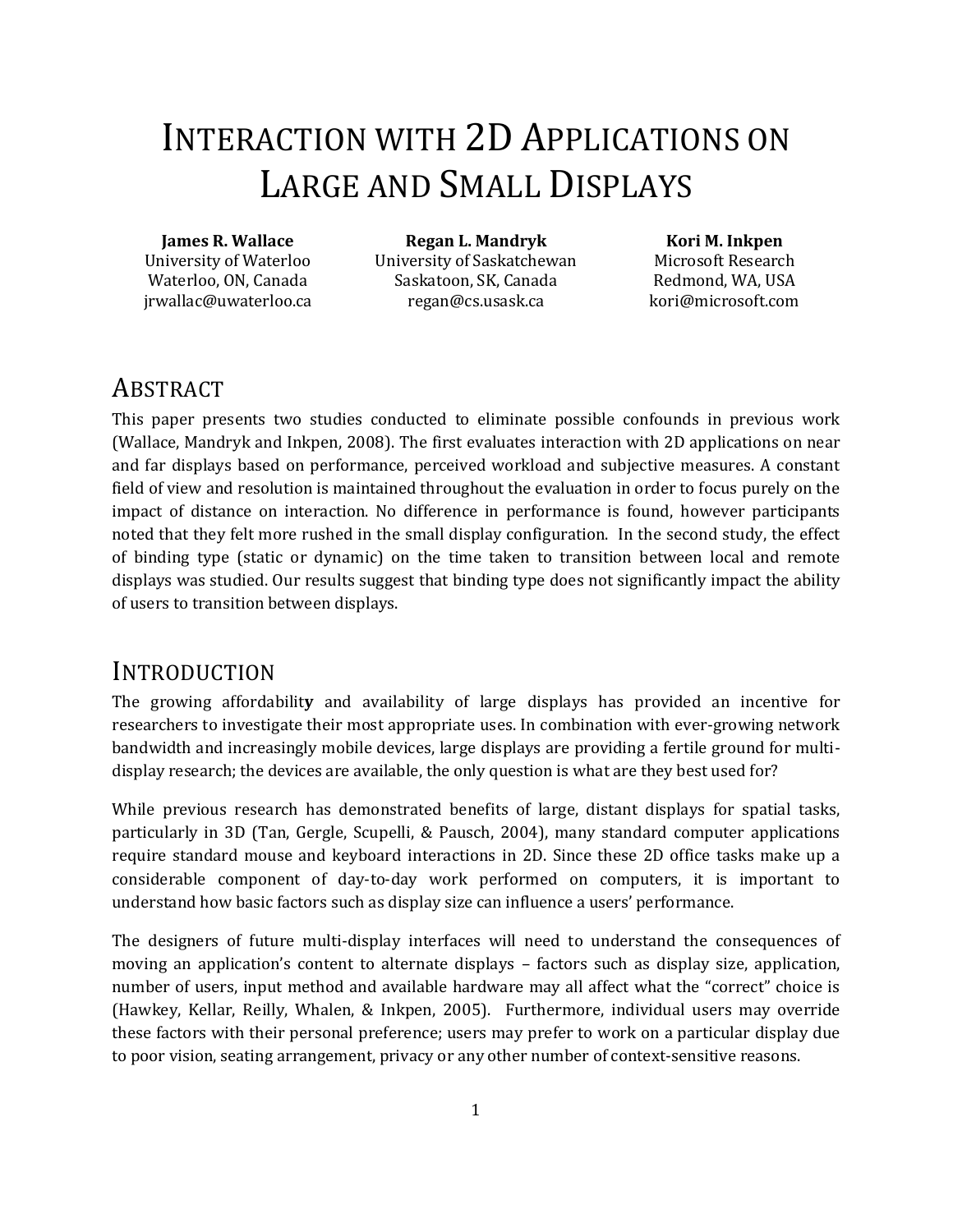This work presents studies which clarify MDE interface design questions raised in previous work (Wallace, Mandryk and Inkpen, 2008). In particular, we were interested in comparing MDE interfaces which redirect input and/or content across displays. Preliminary findings suggested that input and content redirection were both viable design solutions, however two confounds were identified in our study.

First, content redirection allows users to interact with information on a display which is physically closer to them. The effect of such a difference is not well understood, and could potentially provide a performance benefit. As such, the first presented study explores the influence of display size and proximity on a user's performance in a two dimensional task.

The second confound was introduced specifically in the extended desktop interface; a limitation of our original study design was that spatial relationships were not leveraged in the interface. For example, users sitting with a shared display to their right would move the mouse cursor off the top of their display when transitioning. Investigators observed that many participants tended to move their mice as if these spatial relationships were respected, and that this aspect of the interface may have negatively biased results in the ExD conditions. Our second follow-up study investigates whether providing spatially-oriented interfaces can impact a user's performance when transitioning between displays. In describing these studies, we first present related literature, followed by the two user studies, and a brief discussion of the collected data.

## RELATED LITERATURE

Previous work has primarily reported on the advantages large displays in 3D scenarios (Tan, Gergle, Scupelli, & Pausch, 2004), or in cases where little interaction is required on behalf of the user (Czerwinski, Tan, & Robertson, 2002). While these studies present valid uses for large displays, they fail to address cases where users must interact with a primarily two dimensional environment. Two dimensional environments make up a large percentage of those used by the work force today; tasks such as programming, text editing, database and spreadsheet work, web browsing, email, and instant messaging all fall under this categorization.

Recent developments in multi-display technology provide new opportunities for interaction in environments with multiple displays. Technology such as VNC (RealVNC, 2007) and WinCuts (Tan, Meyers, & Czerwinski, 2004) can enable users to redirect content between displays, and perhaps even more so, application relocation is quickly becoming feasible in real-world use (Biehl & Bailey, 2004). These new technological developments not only provide new opportunities for users, but also bring up design questions for those creating Multi-Display Environments (MDEs).

Swordfish (Wallace, 2006), a project with the goal of studying these design questions, presents the opportunity to closely examine the consequences of these interface choices. The ability to design, implement and evaluate interfaces for MDEs is rapidly gaining importance as these environments come closer to seeing widespread use.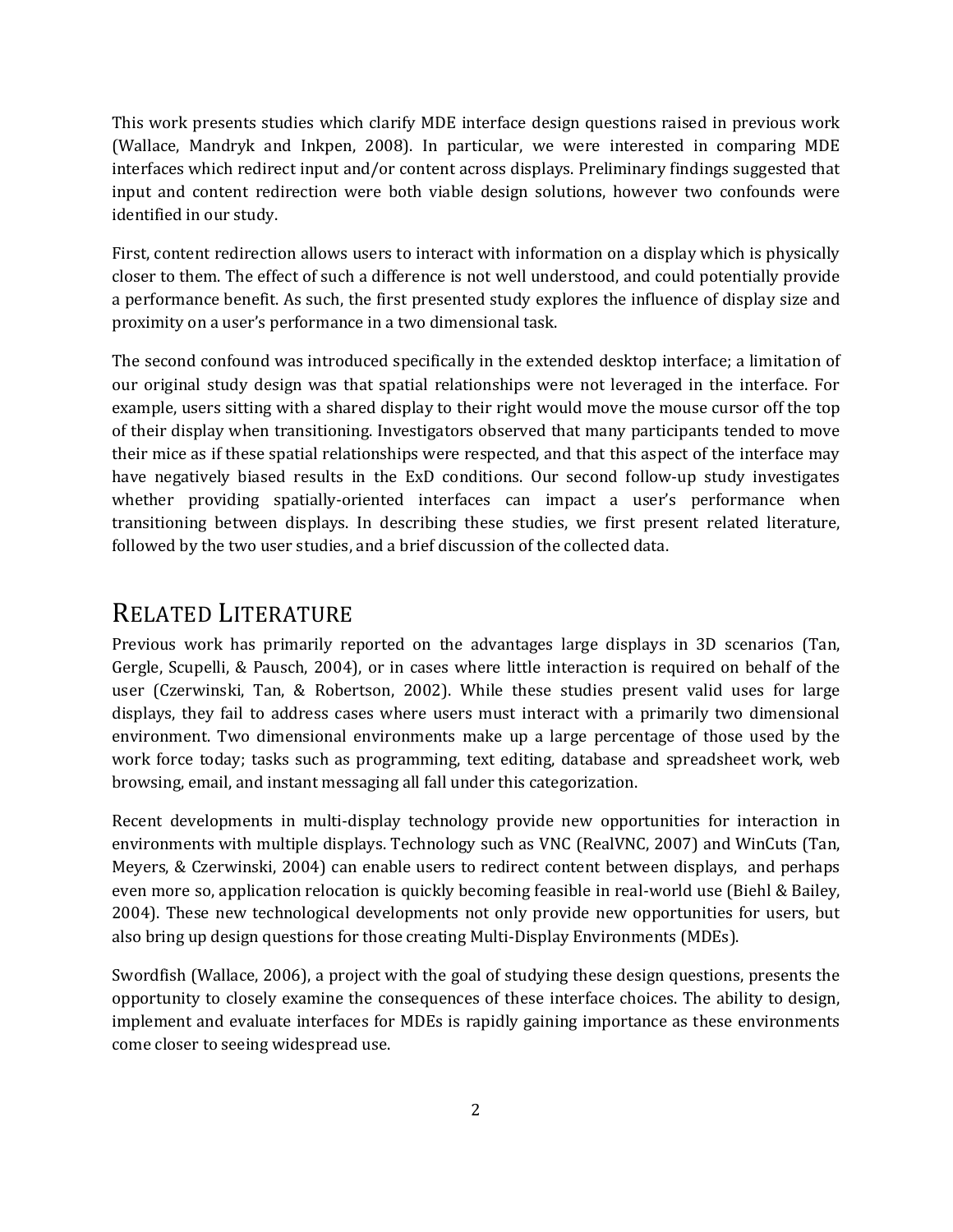# STUDY 1: NEAR AND FAR

### STUDY 1: PROCEDURE

Sixteen right-handed participants were recruited (8 male, 8 female) to participate in the study. Participants ranged in age from under 18 to 35, and had a variety of experience using large displays. Participants were asked to sit at a wooden table positioned 300 cm from a projected display. After completing an informed consent form and an eye-sight and color blindness test, participants completed a brief questionnaire detailing their use of dual monitor configurations and remote desktop software such as VNC.

After participants finished the background questionnaire the investigators described the task and instructed participants to complete it as quickly and accurately as possible. The participant was then asked to perform the task under "near" and "far" conditions which were counterbalanced to account for learning effects.

<span id="page-3-0"></span>A multi-dimensional tapping task based on the ISO-9241-9 standard (Douglas, Kirkpatrick, & MacKenzie, 1999) was used for this study. A grey home square was first presented in the centre of the screen. Once the participant moved their cursor into the home square it turned red indicating that they were within the square and should wait for a target to appear. After a short randomly generated delay between 100 and 1000ms a circular target appeared. Participants were instructed to click on this target as quickly and accurately as possible. After clicking on the circular target, participants returned their cursor to the home square to begin a new trial.

Participants completed a short practice block of 10 trials prior to each condition. During each condition participants completed 5 blocks of 72 trials each for a total of 360 target acquisitions. Participants were instructed to take breaks before entering the home square as needed to prevent fatigue.

Targets varied based on three criteria: angle, amplitude and width. Eight angles were used relative to the home square: 0, 45, 90, 135, 180, 225, 270 and 315 degrees. Three amplitudes were used: 75, 150 and 300 pixels. Three different widths were used: 10, 20 and 40 pixels. [Figure 1](#page-3-0) represents all possible target locations (only one target width is shown per position).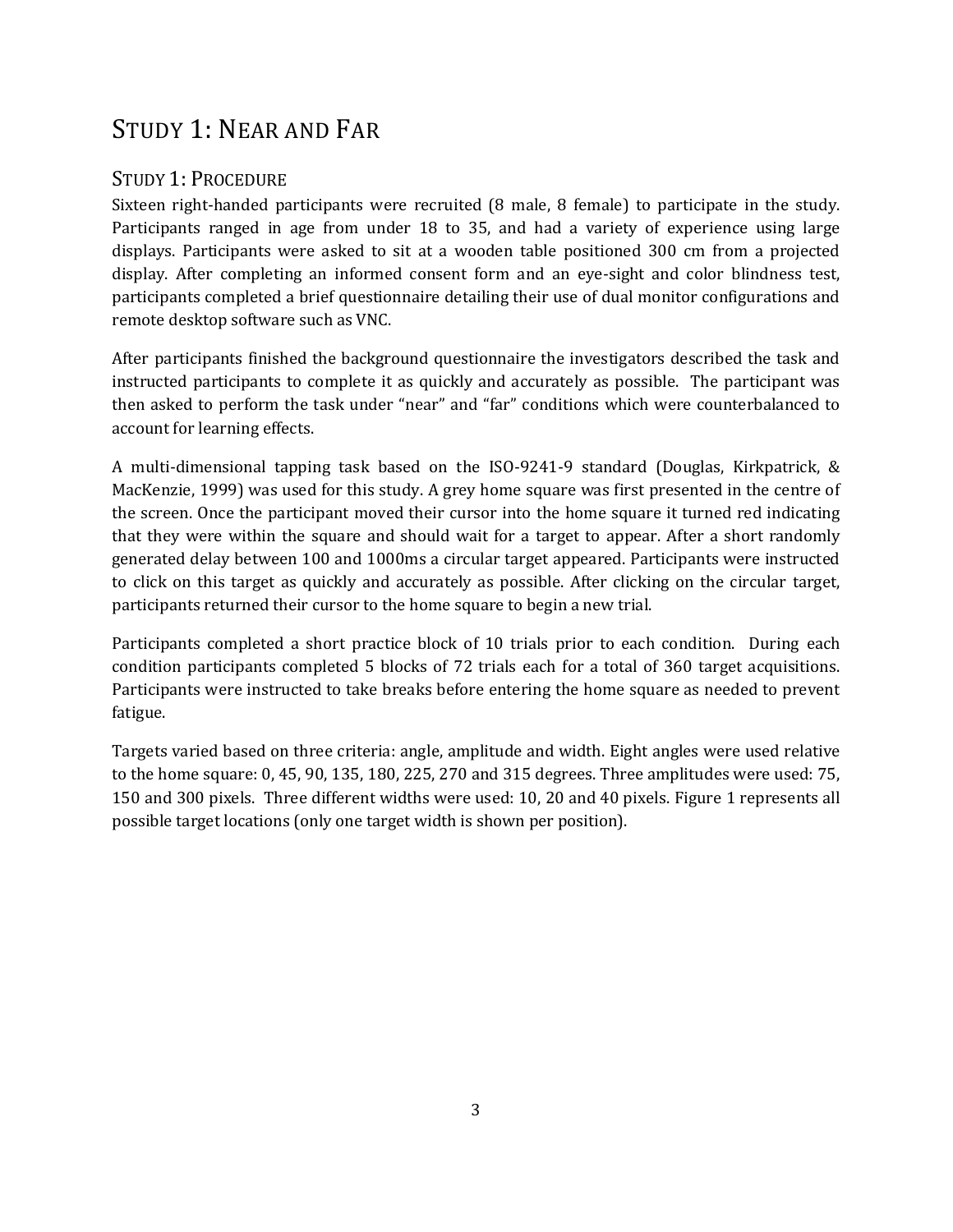

**Figure 1. Target locations for the Fitts's Law-based pointing task. Targets were located at 24 different positions based on 3 amplitudes, 3 target widths and 8 angles relative to the origin square.**

#### STUDY 1: PHYSICAL SETUP

Participants completed the study in the Usability Lab in the Computer Science Building on Dalhousie University campus. The Usability Lab is a small room with a wooden table approximately 200cm from a wall which the large display was projected onto. The user sat at the table on an adjustable office chair facing the projected display.

In conditions where the user was using a desktop display, the desktop display was placed on the wooden table approximately 40 cm from the participant's face and the projected display was turned off. In both conditions the room lights were dimmed and the displays were adjusted to be of approximately equal luminance in an attempt to provide an equivalent experience for each participant between conditions and to reduce strain on the participant's eyes. Both displays ran at a resolution of 1024 by 768. The desktop display measured 20" whereas the projected display measured approximately 6'; these dimensions were used to ensure that a constant visual angle was maintained between conditions.

#### STUDY 1: TASK

The task used was a multi-dimensional tapping task based on the ISO-9241-9 standard. A grey home square was first presented in the centre of the screen. Once the participant moved their cursor into the home square it turned red indicating that they were within the square and should wait for a target to appear. After a short randomly generated delay between 100 and 1000ms a circular target appeared, participants were instructed to click on this target as quickly and accurately as possible. After clicking on the circular target, the participant would return their cursor to the home square for a new trial.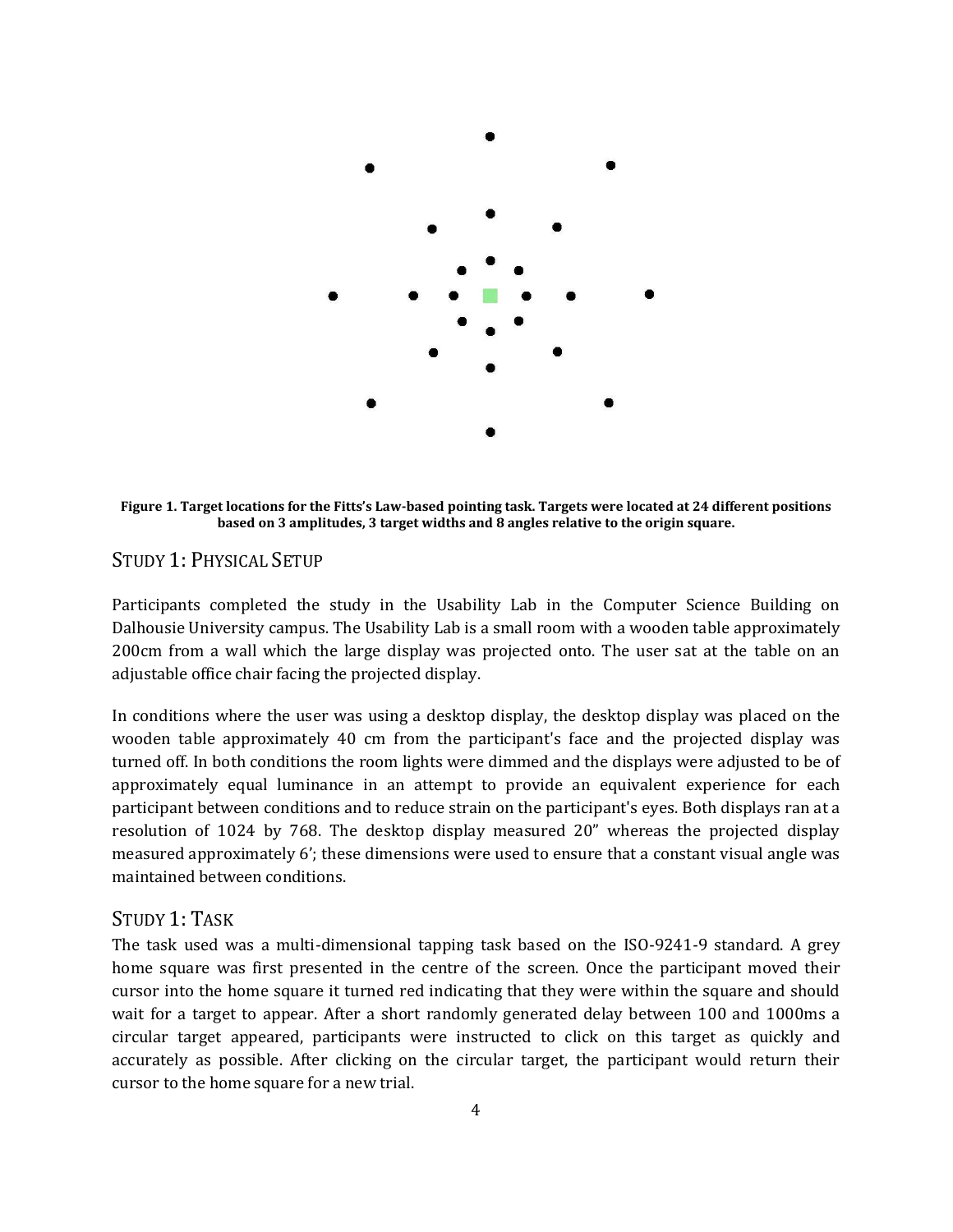Participants completed a short practice block of ten trials prior to each condition. During each condition, participants completed five blocks of 72 trials each for a total of 360 target acquisitions. Participants were instructed to take breaks before entering the home square as needed.

Targets varied based on three criteria: angle, amplitude and width. 8 angles were used relative to the home square: 0, 45, 90, 135, 180, 225, 270 and 315 degrees. 3 amplitudes were used: 75, 150 and 300 pixels. 3 different widths were used: 10, 20 and 40 pixels. Figure 1 represents all possible target locations (only one target width is shown per position).

#### STUDY 1: DATA ANALYSES

Computer logs of mouse events were used to determine movement time (MT). Initial statistical tests showed no main effects for angle or block, and subsequent analyses did not treat angle or block as a factor. A Repeated Measures Analysis of Variance (ANOVA) was performed on the MT data. All main effects and interactions were tested at  $\alpha = 0.05$ . In cases where the sphericity assumption was violated, the degrees of freedom were adjusted using the Huynh-Feldt method. Questionnaire data were analyzed using non-parametric statistical techniques.

Computer logs of mouse events were used to determine movement time (MT). MT data were calculated from the moment the home square changed colour (to green) until the user clicked on the target location. As such, this method of calculating MT includes initial reaction time as well as the time it took the participant to visually acquire the target. Trials were marked as errors if the participant clicked outside of the target any number of times.

Outliers were removed from the analyses by calculating trials where MT was three standard deviations greater than the mean MT for that particular combination of target amplitude and width.

MT data for the six repeated trials at each unique combination of target amplitude and width were averaged within each of the five blocks of trials. The angle at which the target was presented was initially considered within the analyses. No effects for angle were found, and subsequent analyses did not treat angle as a factor. A Repeated Measures Analysis of Variance (ANOVA) was performed on the MT data. All main effects and interactions were tested at  $\alpha$ =.05. In cases where the sphericity assumption was violated, the degrees of freedom were adjusted using the Huynh-Feldt method. Questionnaire data were analyzed using non-parametric statistical techniques.

The NASA-TLX was used to assess subjective workload in post-condition questionnaires. A postexperiment questionnaire was used to directly compare each condition in terms of preference, ease of use and mouse movement.

#### STUDY 1: RESULTS

No main effect of proximity to the display was found  $(F_{1,15}=1.0, p=.334, \eta^2=.062)$ , which shows that participants did not aim differently depending on how far away they were seated from the display. This result supports our hypothesis in that MT is dependent on the movement of the mouse in motor space, not the movement of the cursor in display space. The motor space of the task did not change depending on the user's distance from the display.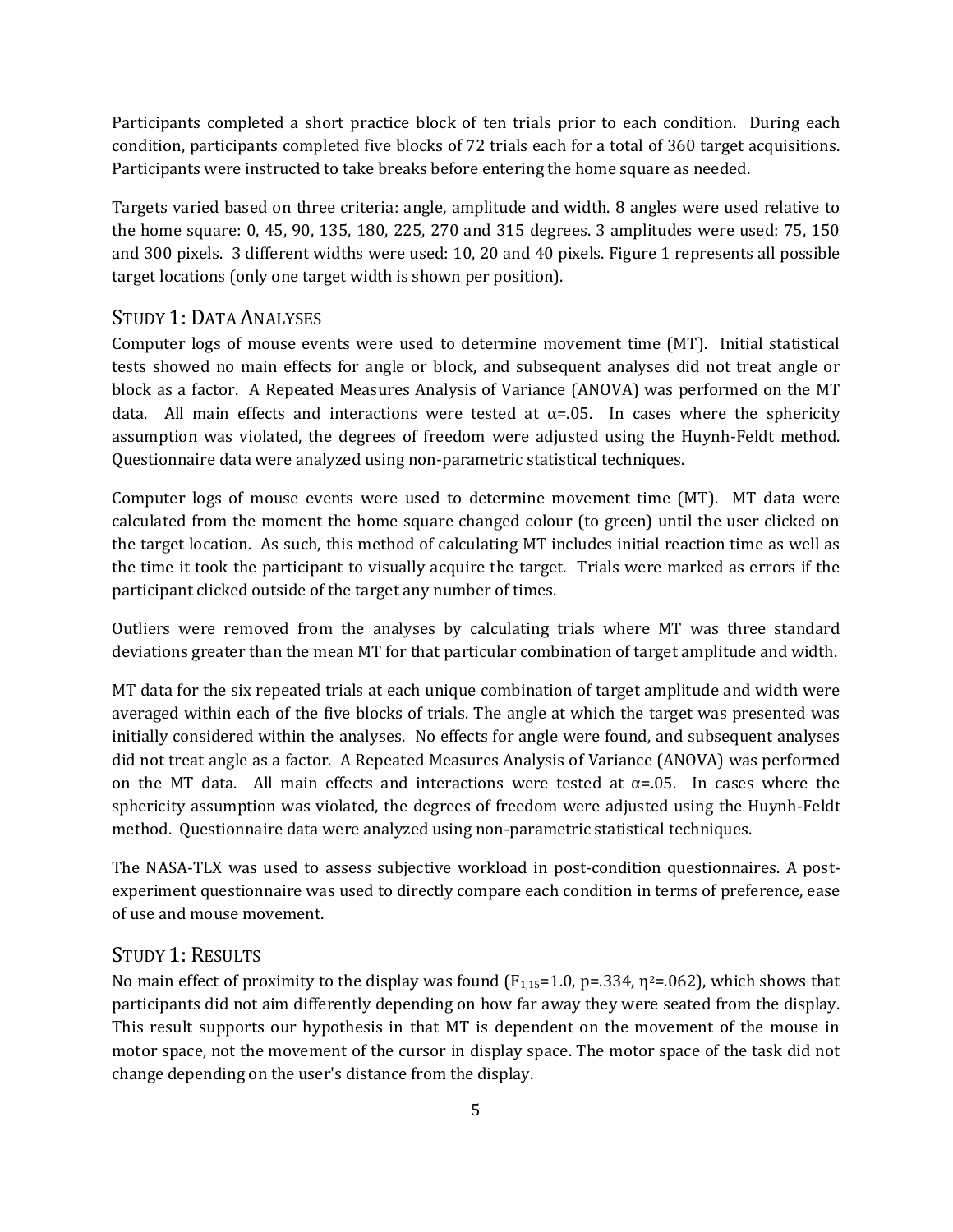There were significant interaction effects between display condition and amplitude and display condition and width (see Table 2 for details); however, these effects did not show a differential effect of display condition on MTs for different amplitudes or widths. As such, there were no significant effects of display condition on movement time. Means and standard errors for the study can be found in Table 1.

| Amp | Width | Near (SE) | Far (SE) |
|-----|-------|-----------|----------|
|     | 10    | 708 (22)  | 730 (23) |
| 75  | 20    | 575 (24)  | 580 (20) |
|     | 40    | 482 (17)  | 481 (15) |
|     | 10    | 813 (27)  | 821 (24) |
| 150 | 20    | 688 (24)  | 691 (21) |
|     | 40    | 577 (24)  | 571 (22) |
|     | 10    | 949 (28)  | 967 (29) |
| 300 | 20    | 810 (25)  | 831 (24) |
|     | 40    | 704 (25)  | 718 (22) |

**Table 1: Average MT data (pixels) for each amplitude (pixels) and width (mm), at each distance.**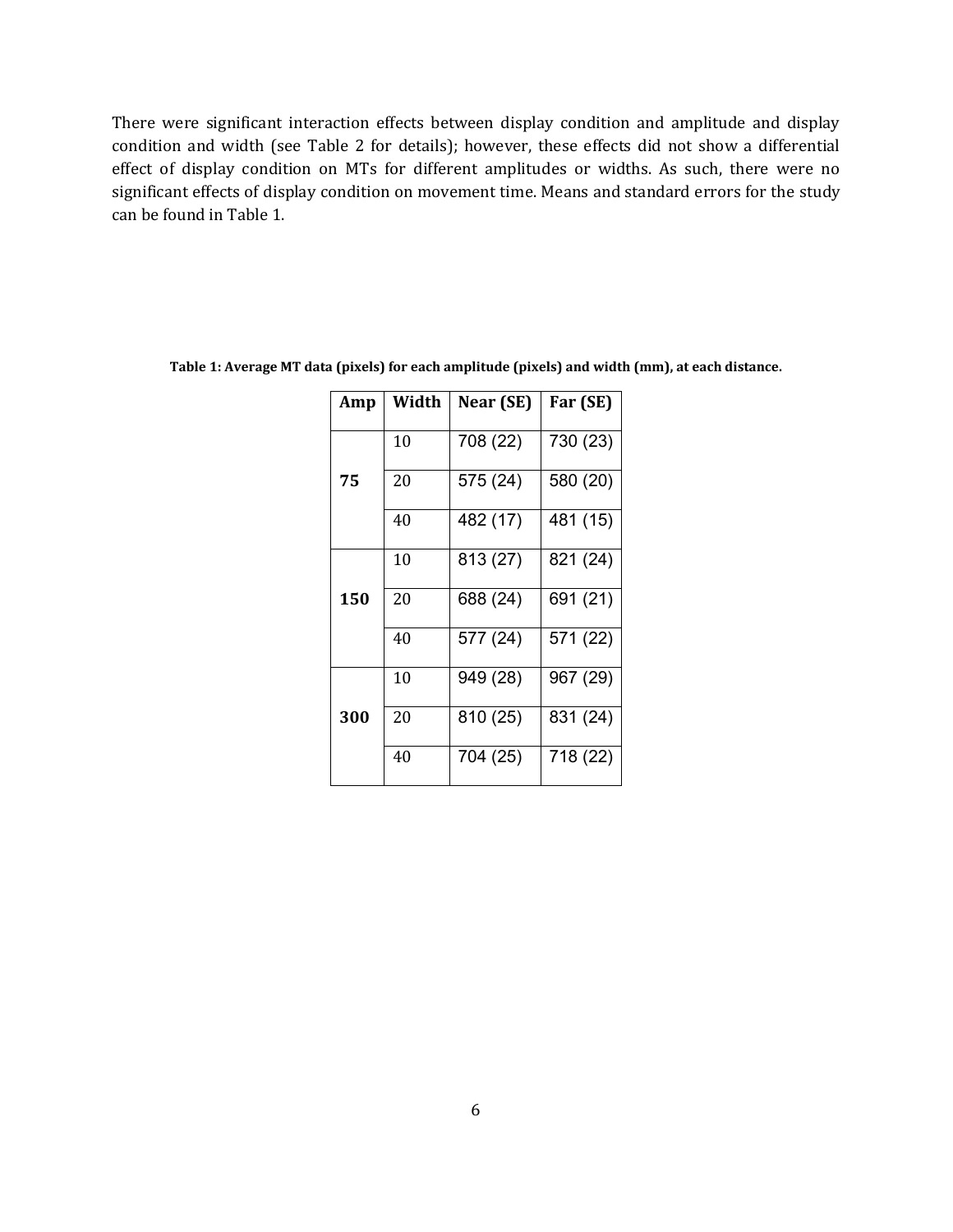|                           | F      | p    | $\eta^2$ | <b>Power</b> |
|---------------------------|--------|------|----------|--------------|
| Condition                 | 1.0    | .334 | .062     | .155         |
| Amplitude                 | 708*   | .000 | .979     | 1.000        |
| Width                     | 1178*  | .000 | .987     | 1.000        |
| <b>Block</b>              | $1.2*$ | .330 | .073     | .305         |
| Condition by<br>Amplitude | 7.7    | .002 | .338     | .925         |
| Condition by Width        | 3.6    | .039 | .195     | .625         |

**Table 2: Results from the repeated measures ANOVA.**

#### STUDY 1: SUBJECTIVE RESULTS

Our subjective results yielded little difference between conditions as one might expect. Small differences in temporal load, preference and ease of use ratings indicate that there may be a difference in how the two conditions are perceived. This difference in temporal load may also account for the lack of preference for content redirection in the input and content redirection study; the higher perceived workload under the near conditions may mitigate some of the benefits of these interfaces. Some participants indicated that they were accustomed to working in singledisplay systems and did not feel as comfortable working on the large projected display as they did with the desktop which may also account for some of these differences. A summary of the subjective results can be found in Table 3.

These results correspond with other findings in the literature for interaction with large and small displays (Grabe, Lombard, Reich, Bracken, & Ditton, 1999; Swaminatan & Sato, 1997; Tan, Gergle, Scupelli, & Pausch, 2004) and support the idea that content redirection can be applied to MDE interaction without a change in performance.

Only for mental and temporal load did participants indicate any statistically significant difference between subjective workload measures. Results of a Student's T-Test revealed near significant differences in mental effort ( $p < .087$ ) and significant differences in temporal load ( $p < .0006$ ). Results for each of the NASA-TLX subjective workload assessment categories are presented in Table 3.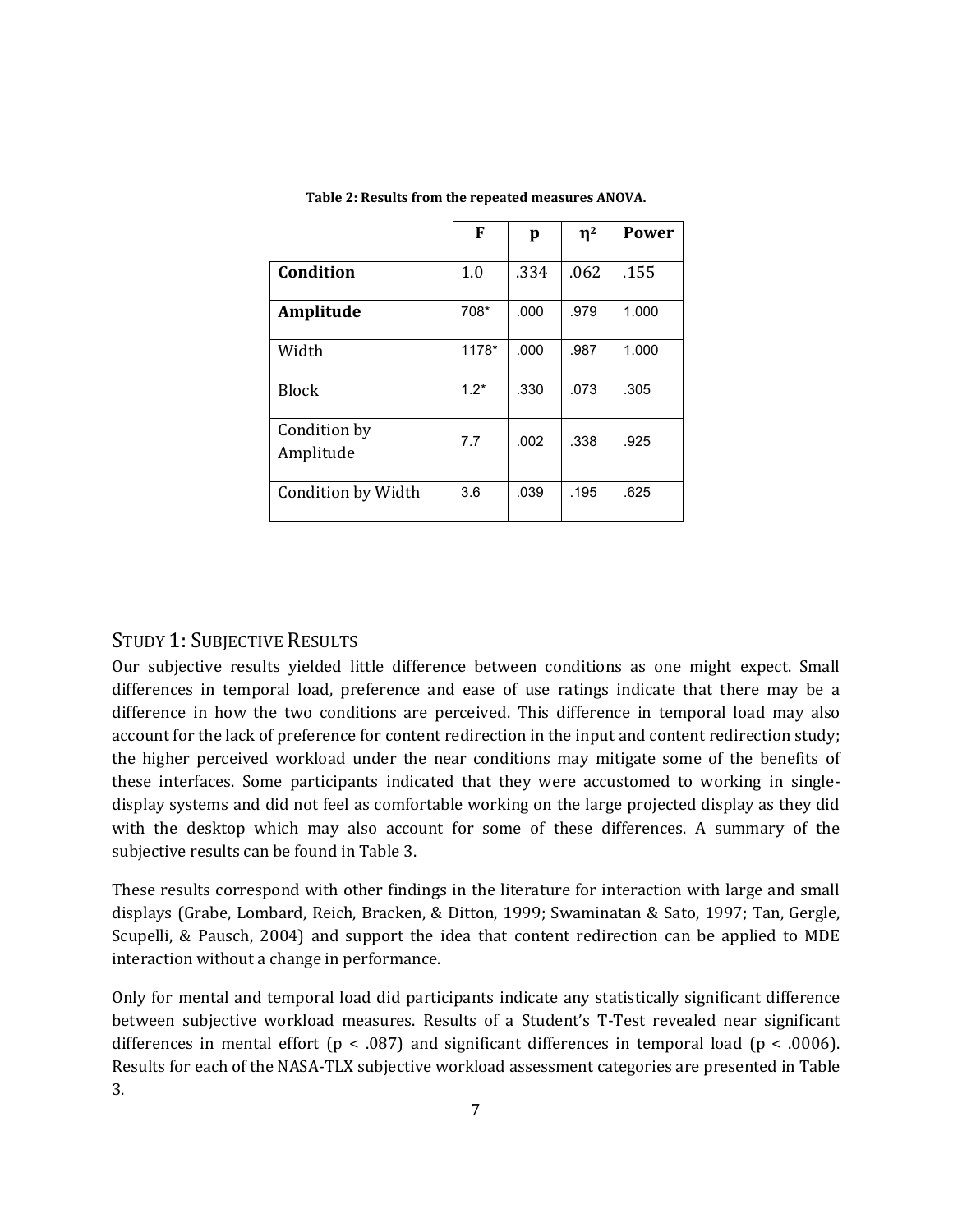|                                | <b>NASA TLX Measure</b> |                 |                 |             |               |                    |  |  |
|--------------------------------|-------------------------|-----------------|-----------------|-------------|---------------|--------------------|--|--|
|                                | <b>Mental</b>           | <b>Physical</b> | <b>Temporal</b> | Performance | <b>Effort</b> | <b>Frustration</b> |  |  |
| <b>Small</b><br><b>Display</b> | 5.81                    | 8.13            | 8.50            | 14.62       | 6.81          | 5.44               |  |  |
| Large<br><b>Display</b>        | 4.38                    | 7.56            | 5.56            | 14.19       | 6.38          | 5.06               |  |  |

**Table 3: Results from the NASA-TLX subjective workload questionnaire. Each cell represents the mean response, based on a 1-20 scale.**

Other post-condition questionnaire results were not significant. However, a Student's T-test revealed a near significant difference in participant's assessment of the difficulty of working with each interface ( $p < .051$ ). No significant difference was found between comfort, ability to point quickly or amount of mouse movement between conditions (see Table 4). These findings were further echoed in comments collected throughout the questionnaires such as "I feel more comfortable with my eyes when using [the large display]".

**Table 4: Results from post-condition questionnaire. Each cell represents the average response, based on a 1-7 scale with a 7 representing high comfort, quick pointing, low difficulty or less mouse movement. Wilcoxen Signed Ranks tests were used for the analysis.** 

|                                | <b>Comfort</b> | <b>Quick Point</b> | <b>Difficulty</b> | <b>Mouse Movement</b> |
|--------------------------------|----------------|--------------------|-------------------|-----------------------|
| <b>Small</b><br><b>Display</b> | 3.69           | 3.94               | 4.06              | 3.44                  |
| Large<br><b>Display</b>        | 3.62           | 3.62               | 3.81              | 3.25                  |
| p                              | 0.763          | 0.166              | 0.102             | 0.454                 |

Participants were asked to rank the conditions in the post-experiment questionnaire according to preference, ease of use and mouse movement. More than half (9) of the participants indicated that the Large Display condition was their favorite, whereas 9 participants also indicated that the small display condition was easier to use. Comments such as "less glare and eye strain [on the desktop display]" provide some insight into these rankings.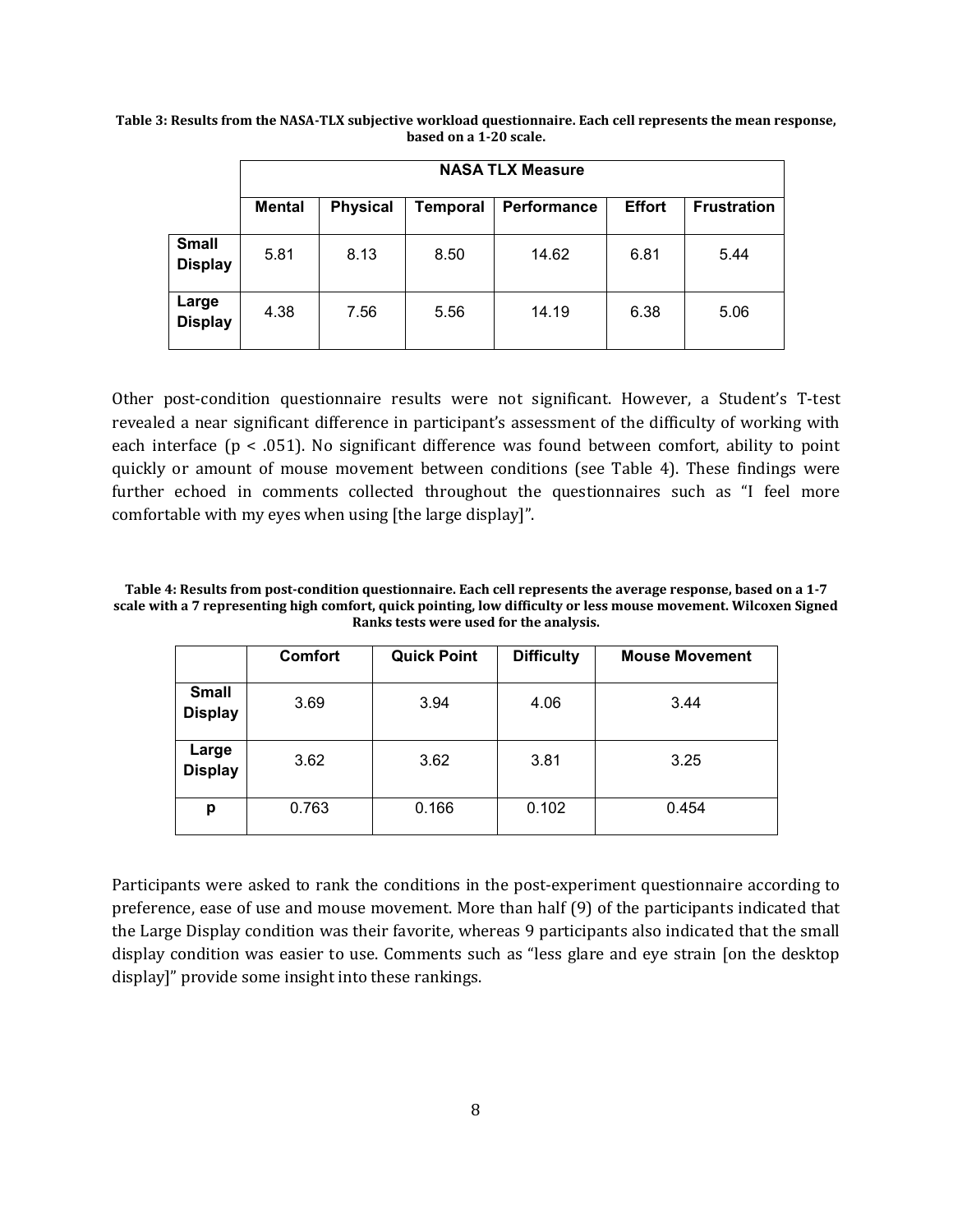|                      | Preference | <b>Ease of</b><br><b>Use</b> | <b>Mouse</b><br><b>Movement</b> |
|----------------------|------------|------------------------------|---------------------------------|
| <b>Large Display</b> |            |                              |                                 |
| <b>No Preference</b> |            |                              |                                 |
| <b>Small Display</b> |            |                              |                                 |

**Table 5: Interface preference results from the post-experiment questionnaire. Each cell represents the number of participants who selected the given choice.** 

#### STUDY 1: DISCUSSION

As Fitts' Law predicts, MT increased with increases in target amplitude and decreased with increases in target width. In terms of the distance from the display, there was no main effect of display condition, showing that people do not aim differently depending on how far they are seated from the display. The makes sense in that the MT is dependent on the movement of the mouse in motor space, not the movement of the cursor in display space. The motor space of the task did not change depending on the user's distance from the display.

There were significant interaction effects between display condition and amplitude and display condition and width; however, these effects did not show a differential effect of display condition on MTs for different amplitudes or widths. As such, there were no significant effects of display condition on movement time. The display condition by target width interaction effect reveals a trend suggesting that users may take longer to aim to extremely small targets (2-5 pixels) in the far condition than the near condition. At our smallest target width (10 pixels), this difference in MT (16 ms) was not significant. In terms of how display condition affected aiming to different amplitudes, the greatest difference between the near and far conditions (17 ms) was for the longest target amplitude (300 pixels). This difference was not statistically significant, but there is a possibility that for extremely large amplitudes the differences may be significant.

Our subjective results yielded little difference between conditions, as one might expect. Small differences in temporal load, preference and ease of use rankings indicate that there may be a difference in how the two conditions are perceived. Some participants indicated that they were accustomed to working in single-display systems, and therefore did not feel as comfortable working on the large projected display as they did with the desktop. Comments such as:

"However, the far distance from me to the screen caused me not quite comfortable. The mouse was on the table, which is near to me, and I had to watch a far screen. It is like doing two different jobs not one."

provide some insight into this matter. Another explanation is that the desktop display was more intense than the projected display, as one participant stated that their "eyes began to hurt from focusing on a smaller screen for so long." The displays were adjusted as much as possible to minimize these effects; however it is possible that despite our efforts there was still a configuration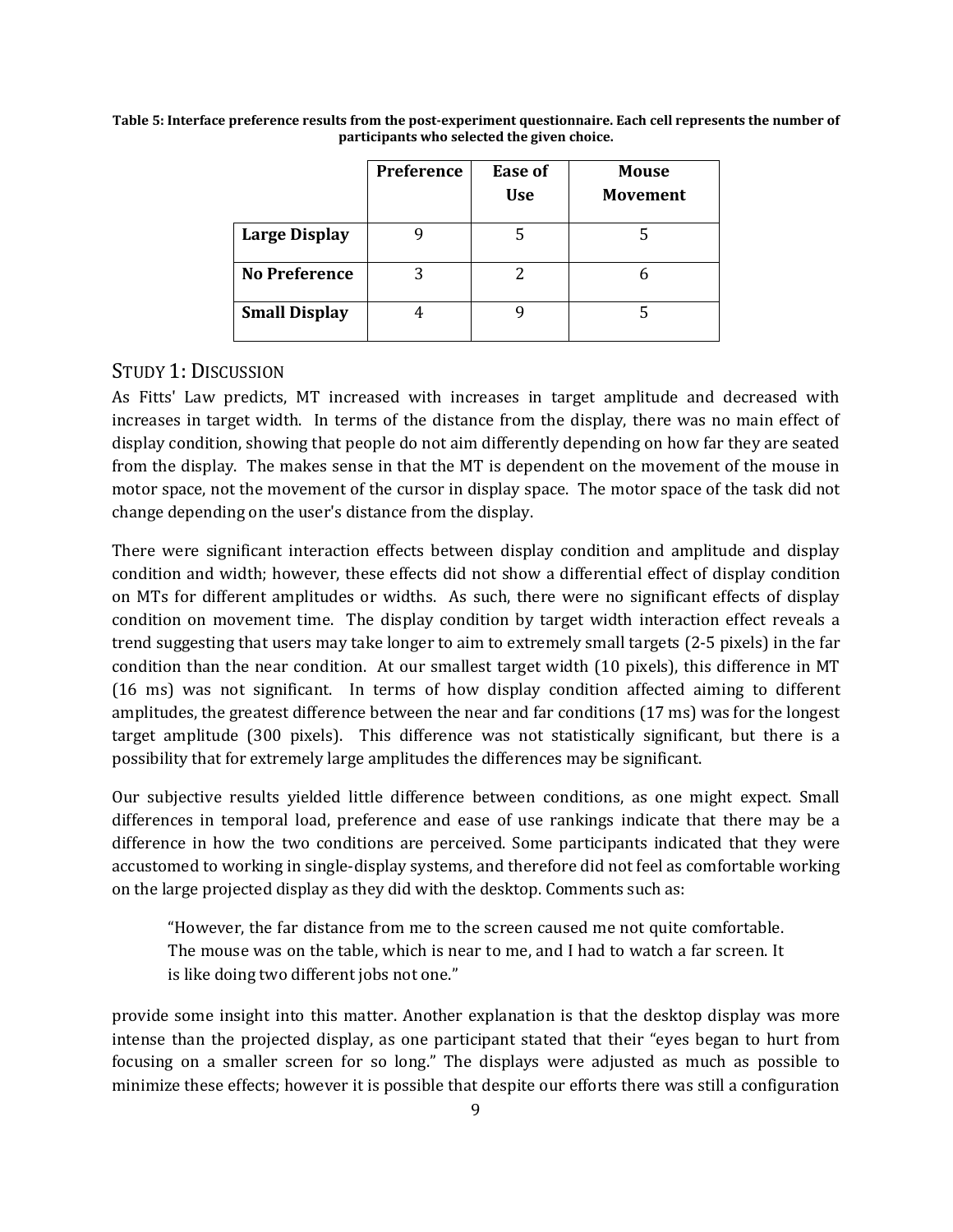difference between displays. Despite these comments, the qualitative and quantitative results provide little reason to suspect that any significant difference exists between conditions.

#### STUDY 1: CONCLUSIONS

We investigated how distance from a display affects aiming to targets using a multi-dimensional tapping task based on the ISO-9241-9 standard. Participants completed the task in two display conditions, near and far. Targets were presented at three amplitudes, and three widths, defined in pixels. As such, the target sizes were different visual sizes in each display condition (near and far), but were comparable in motor space in each display condition. Our results are consistent with the predictions of Fitts' Law and reveal that there is no significant or systematic difference between aiming to targets on a near display ( $\sim$ 40 cm away) or aiming to targets on a far display ( $\sim$  300 cm away) when motor space is standardized.

The questionnaire data coincides with the quantitative results collected during the study. Participants did not perceive the two conditions to be significantly different in terms of performance, however did notice a small difference in terms of mental and temporal stress. These findings correspond with other work in the field in showing that for non-spatial tasks, large displays offer no benefit to the end user in terms of performance, but also provide evidence that moving content to a local display may change the user's experience. By moving content down onto a local display the end user may feel more rushed or find the work more taxing than if done on a large display.

## <span id="page-10-0"></span>STUDY 2: STATIC AND DYNAMIC BINDINGS

In the original input and content redirection study (Wallace, Mandryk and Inkpen, 2008) the Extended Desktop technique had significantly worse transition times when participants were not sitting in the South position. One reason for this could be that the bindings were unnatural; the interface did not leverage the spatial relationships between displays. Investigators noticed that many participants moved their mouse in terms of the spatial relationships between displays, and that this may in turn indicate that there is a potential performance gain in providing spatially correct bindings. This restriction was in place in the original study to reduce the learning curve associated with the interface; participants were already responsible for four different interfaces, further complicating the experimental design would have overwhelmed the participants.

In order to eliminate this factor as a confound, we conducted a follow up study to investigate the role of spatial relationships in interface design. We repeated the docking task at the four seating positions under two binding configurations: static and dynamic bindings. In the *static binding*  configuration, participants moved their mouse cursor off the top of their laptop display onto the large, wall mounted display, just as they did in the input and content redirection study. In the *dynamic binding* configuration, the side of the display that the mouse cursor was moved off of changed depending on their seating position. In each case, the binding between the laptop and large display was adjusted to preserve the direction of mouse movement when transitioning. For example, in the East seating position the right side of the laptop display was bound to the right side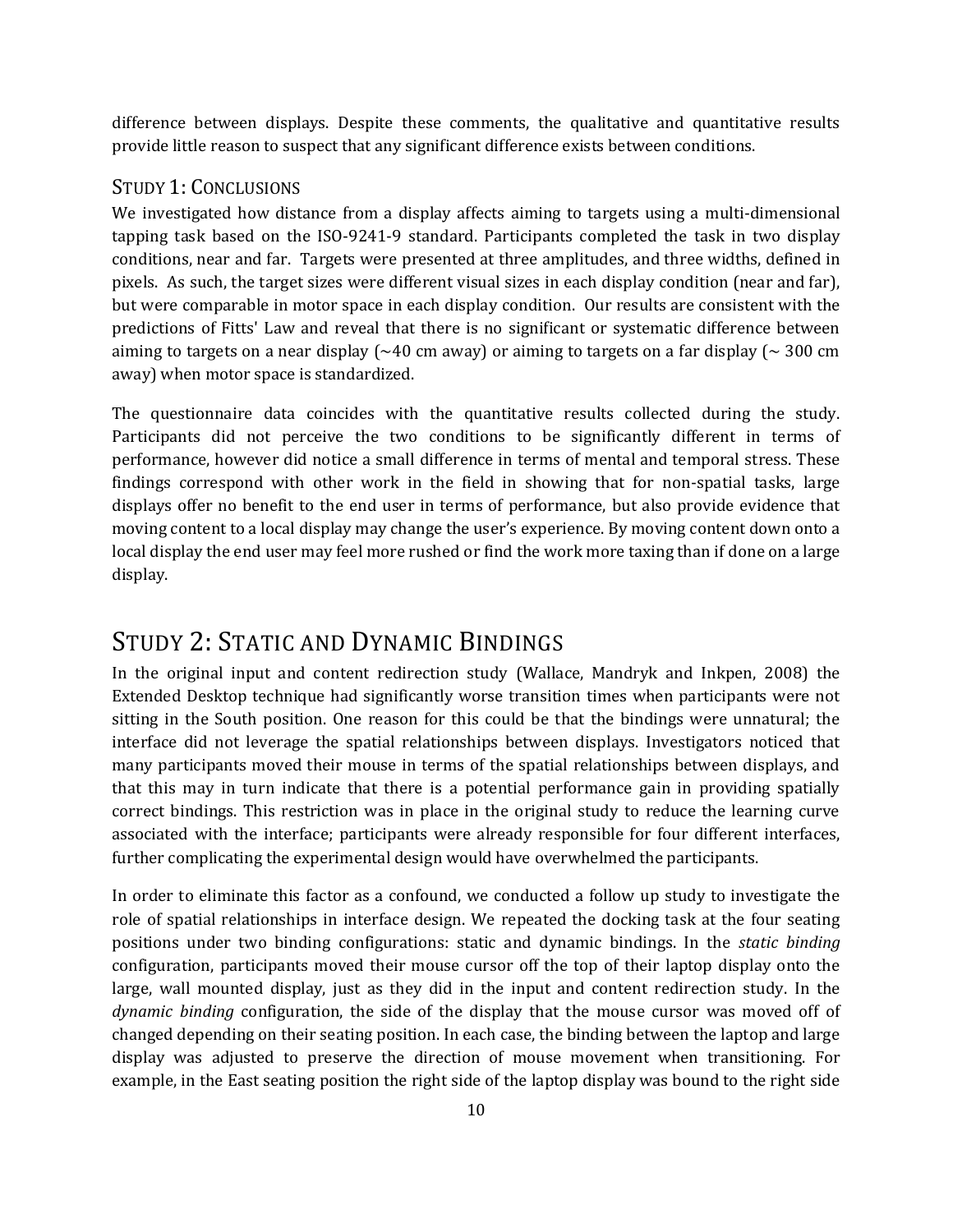of the large display such that the large display appeared to extend their laptop's display on the right side. Se[e Figure 2](#page-10-0) for each condition's binding configuration.



**Figure 2. Dynamic bindings can provide a more spatially accurate mapping between displays. In this example, the right ride of the laptop display is mapped to the left side of the shared display in the E condition. In our previous study, static bindings were utilized in all conditions.**

#### STUDY 2: PROCEDURE

Eight right-handed participants (3 male, 5 female), aged between 19 and 44, were recruited to participate in the study. Half (4) of the participants had never used a multi-display system prior to the study but most (5) had used systems with large screens (larger than 20") prior to the study. Five participants had never used remote administration software prior to the study. Participants were paid a small honorarium for their participation in the study.

After completing an informed consent form, participants completed a brief questionnaire detailing their computer use, use of dual monitor configurations, and use of remote desktop software. All computer-based questionnaires were completed on a computer separate from the ones used during the docking task in order to reduce the risk of bias (Reeves & Nass, 1998). Participants were then asked to have a seat at a wooden table positioned approximately 6' from a large projected display. On top of the table was a laptop and connected mouse. The laptop's display measured 15.5" diagonally, whereas the projected display measured 60" diagonally. Both displays were set to a resolution of 1024 by 768.

When participants sat down, they were instructed to adjust the chair such that they were comfortable and able to see both displays clearly. The investigators then described the docking task, and instructed participants to complete the task as quickly and accurately as possible. Participants completed four practice trials to become acquainted with the interface. Following this,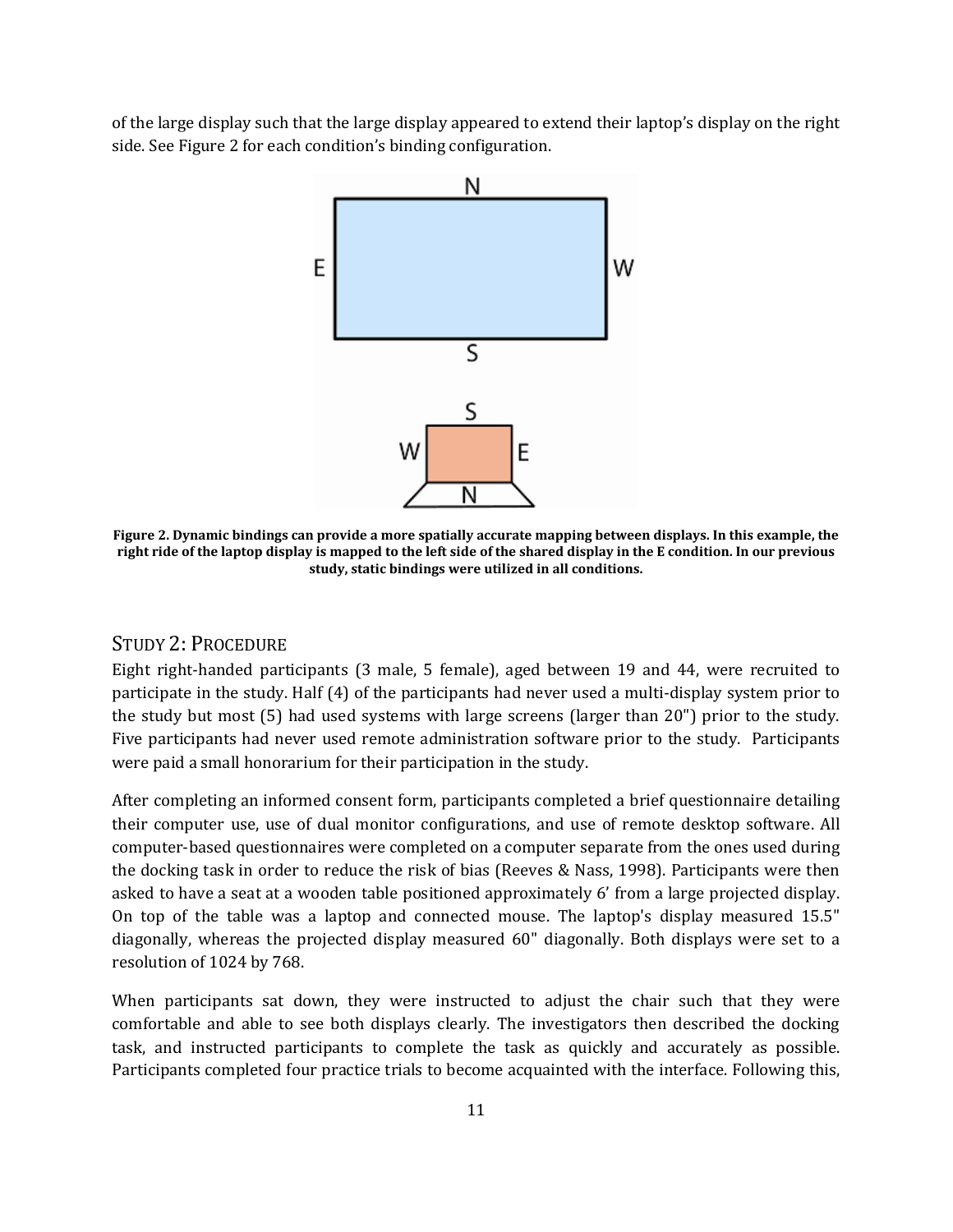<span id="page-12-0"></span>each participant completed 10 trials (4 docks + 1 dialog per trial) for each of the 16 conditions (4 seating positions x 4 interfaces).

Starting position and interface order were counterbalanced across participants. For each binding type, participants completed 10 trials in each seating position, shifting clockwise around the table. For example a participant starting in the North seating position performed the task in the same order (North, East, South and then West) for each binding type. After completing trials in all four seating positions for a binding type the participant completed a brief post-condition questionnaire including a modified NASA-TLX subjective workload assessment, questions rating mouse movement and comfort and room for additional comments.

Participants then completed the second condition, followed by a post-condition questionnaire. The four practice trials were repeated prior to each condition in the South seating position to give the participant a chance to adjust to the new interface and ask questions. Finally, after all conditions had been completed, the participant filled out a post-experiment questionnaire directly comparing all conditions in terms of comfort and usability.

#### STUDY 2: DATA ANALYSIS

Computer logs of mouse events were used to determine timing information throughout the task. We calculated dock time as the time from acquisition of the blue square to a successful dock on the red square. The times for each of the four docks in one trial were summed into a single docking time (DT). Since path length and the logarithm (base 2) of path length were comparable for each trial, we treated the series of 4 docks as one trial.

We calculated the time to transition between the local and the remote display before each trial as the time from which the user clicked on the dialog box on the local display until the user acquired the blue square on the remote display. This was called local\_to\_remote time (LtoR). We also calculated the time to transition from interaction on the remote display to interaction on the local display after each trial as the time from which the user clicked on the dialog box on the remote display to the time that the user clicked on the dialog box on the local display. This was called remote\_to\_local time (RtoL). All times were calculated to the nearest millisecond.

To reduce the effects of transitioning between experimental conditions, we separated the data collected into two blocks, the first and last set of five trials, even though no actual break occurred during the study. We only analyzed data from the second block of five trials for each seating position with each interface. We looked for outliers for all timing-based metrics (DT, LtoR, RtoL) by calculating trials where the time spent to dock or transition was greater than three standard deviations above the mean across all participants and conditions. There were no outliers found.

#### STUDY 2: RESULTS & DISCUSSION

Means and standard errors for all of the time-based measures can be found in [Table 6.](#page-12-0) The subjective workload and preference measures from post-condition and post-experiment questionnaires are presented in [Table 7](#page-13-0) and [Table 8.](#page-13-1)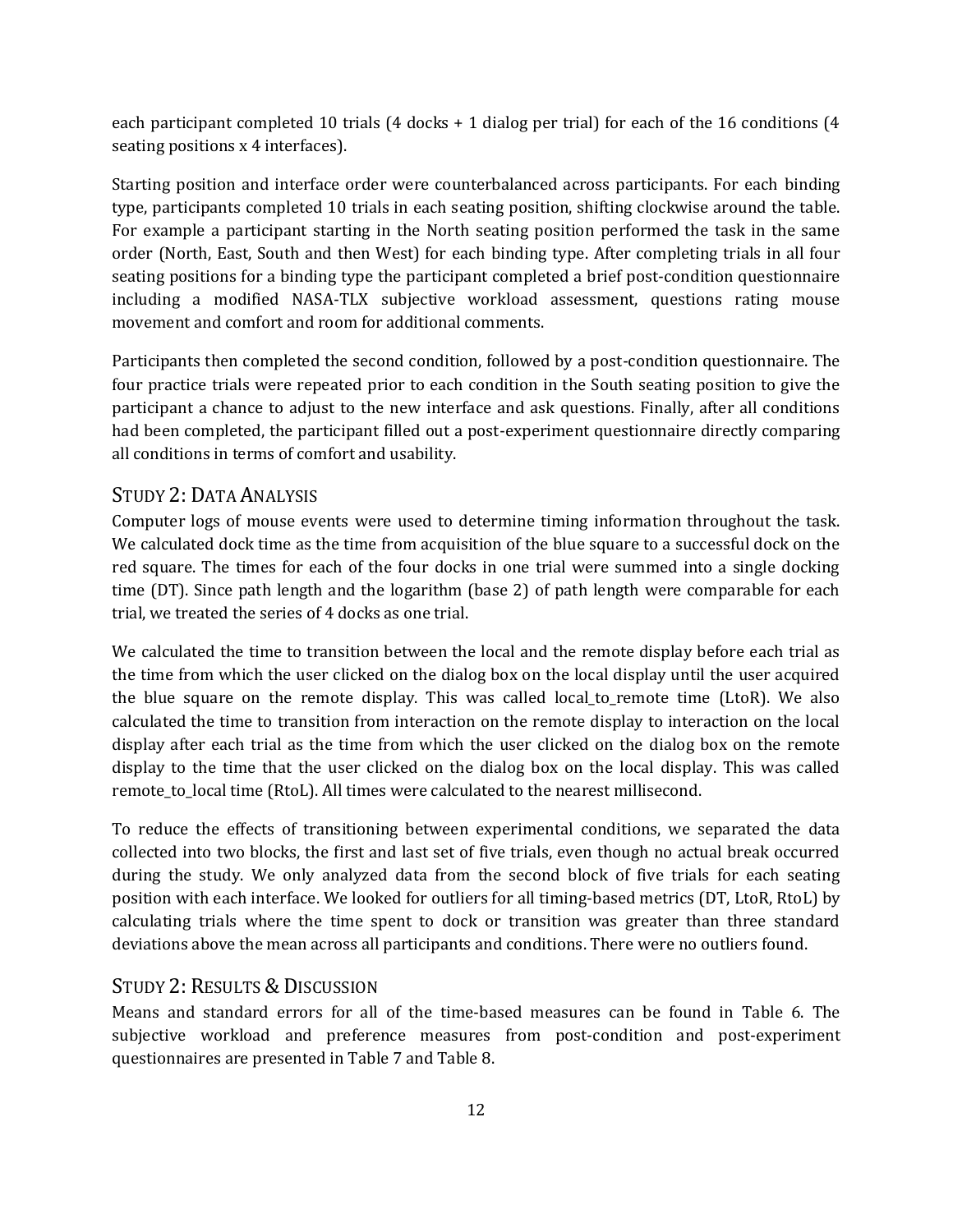<span id="page-13-0"></span>

|                     |       | <b>Local to Remote</b> |               |                       | <b>Remote to Local</b> | <b>Docking Time</b>   |               |  |  |
|---------------------|-------|------------------------|---------------|-----------------------|------------------------|-----------------------|---------------|--|--|
|                     |       | Dynamic                | <b>Static</b> | Dynamic $\parallel$   | <b>Static</b>          | Dynamic               | <b>Static</b> |  |  |
|                     | North | 2256(258)              |               | $2582(340)$ 2382(237) |                        | $3820(313)$ 2815(381) | 3665(195)     |  |  |
|                     | East  | 1664(105)              | 1773(97)      | 2018(124)             |                        | $3277(149)$ 2271(97)  | 3605(190)     |  |  |
| Seating<br>Position | South | 1543(149)              | 1360(100)     | 1932(143)             |                        | $3550(230)$ 1777(78)  | 3394(190)     |  |  |
|                     | West  | 1712(91)               | 1922(104)     | 2188(123)             |                        | $3490(202)$ 2163(176) | 3534(172)     |  |  |

**Table 6. Means and standard errors for all time-based measures.**

#### <span id="page-13-1"></span>**Docking Time**

Neither binding type (F1, 7=.033, p=.861, η2=.005) nor seating position (F3,21=2.03, p=.141, η2=.225) had a significant effect on DT. Docking time should not have been affected by the binding type, thus the result that dynamic vs. static bindings did not affect DT was expected. Although participants were slowest to perform the docking task when seated in the North position, followed by the West, the East and the South seating positions, these differences were not statistically significant.

#### **Transition Time**

There was a significant effect of seating position on both LtoR (F<sub>3</sub>, 21=.22.9, p≈.000,  $\eta$ 2=.766) and RtoL (F3,21=13.2, p≈.000,  $\eta$ 2=.653). Post hoc analysis reveals similar trends to the results from the main experiment: For LtoR, transitioning at the South position was significantly faster than transitioning at the North (p=.003), East (p=.015) or West (p=.003) positions, whereas transitioning at the North position was significantly slower than transitioning at the South  $(p=.002)$ , East  $(p=.017)$  or West  $(p=.050)$  positions. For RtoL, transitioning at the South position was significantly faster than transitioning at the North ( $p=.023$ ) or East ( $p=.019$ ) positions. These results reinforce those of the main content and input redirection study.

In contrast to what we expected, there was no significant effect of binding type on either transitioning to the remote display (LtoR: F<sub>1</sub>,  $7=408$ ,  $p=.544$ ,  $p2=.055$ ) or transitioning back to the local display (RtoL: F<sub>1, 7</sub>=.582, p=.470,  $\eta$ <sub>2</sub>=.077). There was however an interaction between binding type and seating position on LtoR (F<sub>3, 21</sub>=4.00, p=.021,  $\eta$ <sub>2</sub>=.363) but not RtoL (F<sub>3,</sub>  $21 = .768$ ,  $p = .525$ ,  $p = .099$ ). Post hoc analysis revealed that there were no differences in transition time as a result of binding type at the North ( $p=494$ ), East ( $p=279$ ) or South (p=.311)seating positions but that dynamic bindings provided faster transition times than static bindings at the West seating position (p=.008).

#### **Subjective Results**

No statistically significant differences were found in terms of subjective workload, comfort, or ratings of sitting positions. See [Table 7](#page-13-0) and [Table 8](#page-13-1) for the means subjective results.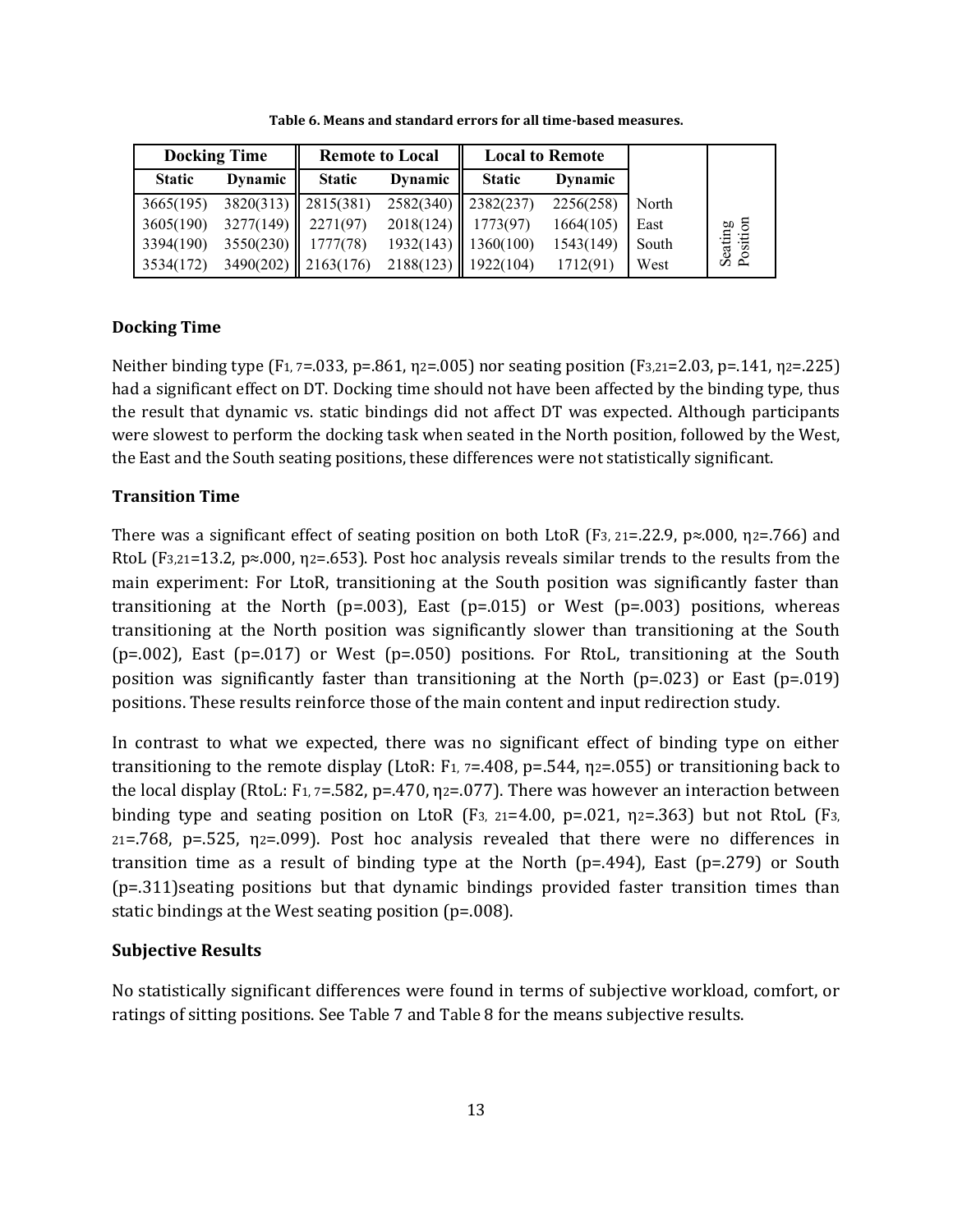|                                   | <b>NASA TLX Measure</b> |                 |                 |             |               |                    |  |  |
|-----------------------------------|-------------------------|-----------------|-----------------|-------------|---------------|--------------------|--|--|
|                                   | <b>Mental</b>           | <b>Physical</b> | <b>Temporal</b> | Performance | <b>Effort</b> | <b>Frustration</b> |  |  |
| <b>Static Bindings</b>            | 1.6                     | 2.5             | 2.1             | 4.8         | 2.0           | 1.1                |  |  |
| <b>Dynamic</b><br><b>Bindings</b> | 2.2                     | 2.4             | 1.8             | 4.5         | 2.5           | 1.8                |  |  |

**Table 7. Mean subjective workload ratings for each binding type.**

**Table 8. Mean ratings for each sitting potion and binding type.**

|                         | <b>Sitting Position</b>        |      |      |      |  |  |  |
|-------------------------|--------------------------------|------|------|------|--|--|--|
|                         | West<br>South<br>North<br>East |      |      |      |  |  |  |
| <b>Static Bindings</b>  | 1.75                           | 3.00 | 4.88 | 3.00 |  |  |  |
| <b>Dynamic Bindings</b> | .38                            | 3.63 | 5.00 | 3.38 |  |  |  |

We found no differences in transition time between static and dynamic bindings at the North, East or South seating positions. In these positions, users did not take longer to transition between displays under the static binding condition, even though it may have been a less intuitive interface. This finding is somewhat contrary to what investigators observed in the original experiment – many participants were seen "banging" their cursor into the sides of displays. While this behavior may initially seem to be detrimental to performance, we found no significant impact. In our original study, we only included the latter five trials in the analysis. Users are very adept at adapting to different interfaces and likely experienced their difficulties within the first half of the trials. Our findings from this second follow-up study suggest that the Extended Desktop interface was not hindered in our input and content redirection study by utilizing static bindings for the North, East or South seating positions. The difference in transition time found at the West position shows that dynamic bindings prove useful when right-handed participants are seated with the large display to their right.

In the second follow-up study, participants complained about having to remember which side of the screen the current binding existed on; for example, one participant commented that "Once you remembered which direction to move the mouse to get to the other screen, it was easy". Participants' confusion over which side to cross over on may have been more of a reflection on their rapid progression through different seating positions than on the interface itself. In a more realistic situation where participants do not move around as quickly, or are able to configure their own bindings, participants may have a stronger preference for dynamic bindings in more than just the West position.